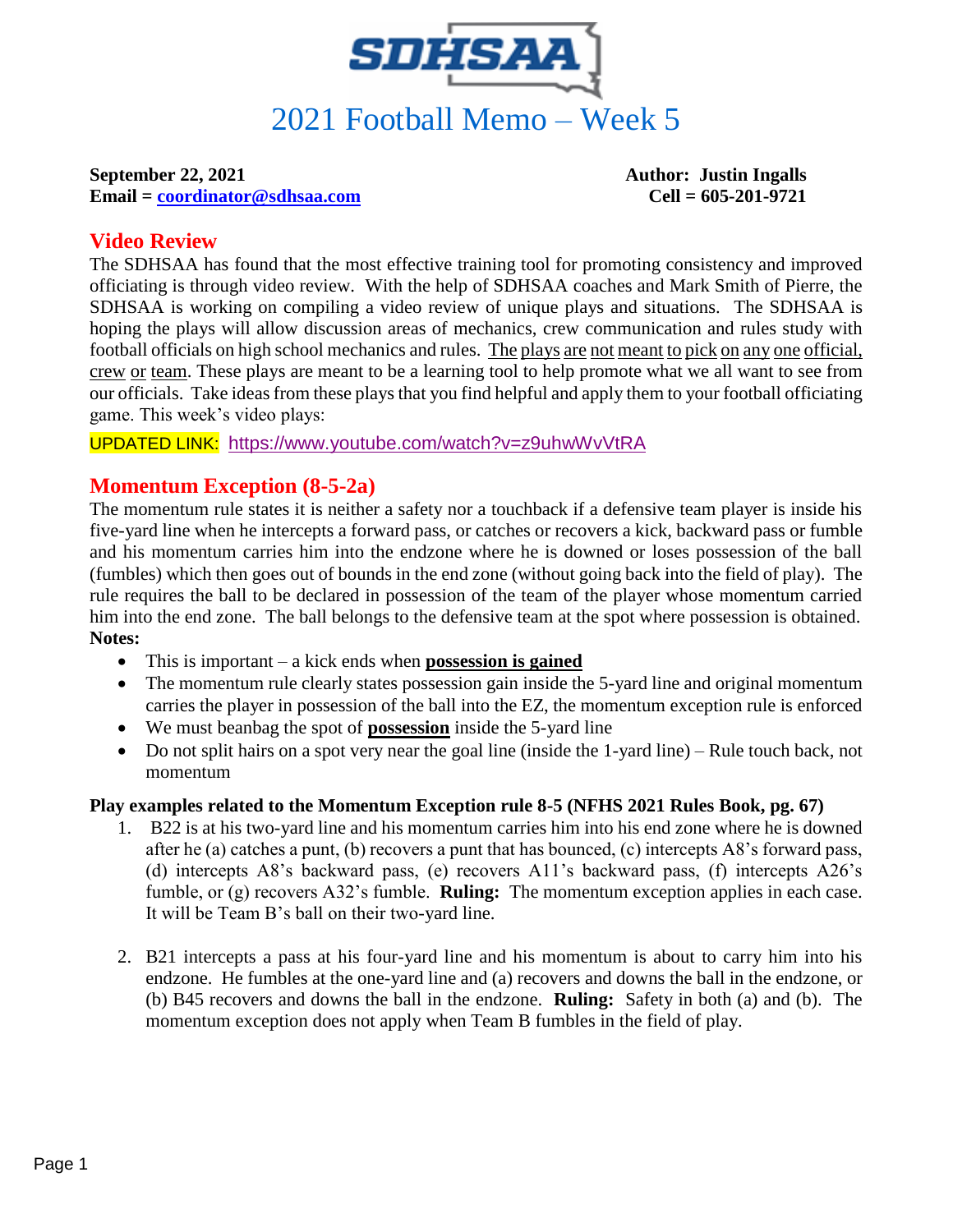

- 3. First and 10 at Team A's six-yard line. A21 muffs a backward pass at his two-yard line. The ball pops up into the air and is caught by A89, who lunges for the ball from the vicinity of the two-yard line. A89's momentum carries him into the end zone, where he falls to the ground. **Ruling:** Team A remains the offensive team throughout the down. Consequently, the momentum play does not apply. The play results in a safety.
- 4. B25 leaps in the air over his two-yard line and has A6's pass in his grasp. He returns to the ground in his endzone inbounds. **Ruling:** B25 possesses a live ball in his own endzone and may attempt to run it out or down it in the endzone for a touchback. Momentum is not involved.
- 5. RB11 catches (a) a free kick, (b) a scrimmage kick, or (c) intercepts a forward pass at the B-2 and his momentum takes him into his endzone where RB11 circles around in the endzone and is downed in the EZ. **Ruling:** B, first and 10, B2. In (a), (b) and (c) the ball belongs to Team BR on the two yard-line per the momentum exception rule. It is not a touchback. RB-11 may attempt to run the ball out of the end zone because the caught or recovered ball was carried into the end zone.
- 6. RB11 catches (a) a free kick, (b) a scrimmage kick, or (c) intercepts a forward pass at the B-2 and his momentum takes him into his endzone where he circles around in the end zone and then returns the ball to the B45 where he is tackled. **Ruling:** B, first and 10, B45.In (a), (b) and (c) the ball belongs to Team BR. RB-11 may attempt to run the ball out of the end zone because the caught or recovered ball was carried into the end zone.

### **Wind and the Football**

#### Pass Direction

Whether a pass is forward or backward is determined by the initial direction the ball is thrown.

• Ouarterback throws forward pass into a stiff wind, but wind blows back the ball, where it hits the ground—incomplete forward pass.

Free Kick--Case Book 6.1.7 Situation B

When a free kick penetrates R's free kick line in flight, it is considered to have gone the required 10 yards. If strong wind blows ball back past 50-yard line the ball is still considered to have gone 10 yards.

#### Scrimmage Kicks

If a Team K's punt is high and a strong wind blows it back in or behind the neutral zone—the ball is deemed to not have crossed the neutral zone. Team K may catch or recover the scrimmage kick in or behind the neutral zone and advance.

If the punt touches beyond the neutral zone and rebounds behind the neutral zone untouched by Team R or Team K the ball is deemed not to have been beyond the neutral zone.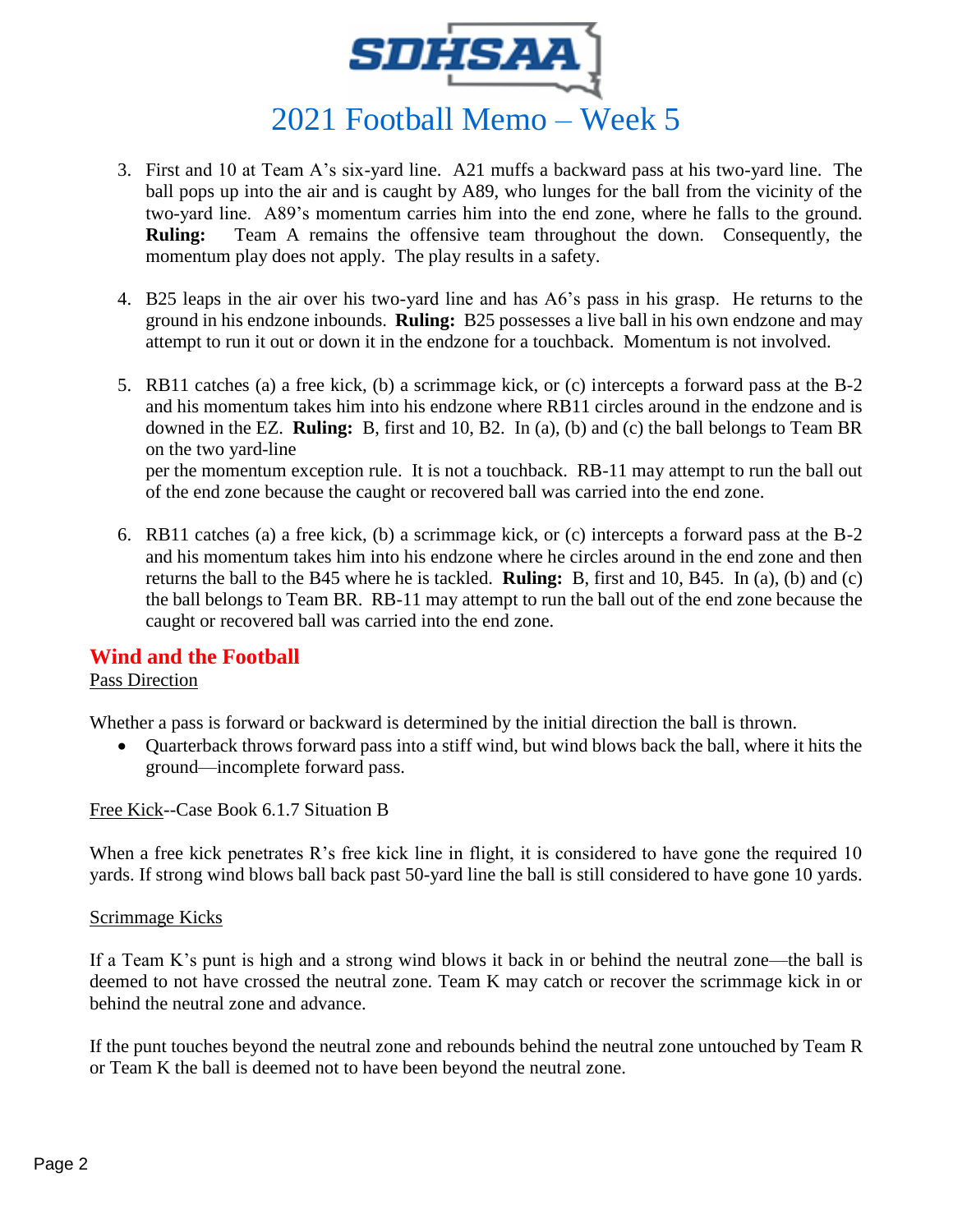

#### Field Goals/Extra-Point Kicks-- Case Book 8.4.1 Situation A

For a scoring kick to be successful, the entire ball must pass completely over the cross bar and completely between the inside edges of the uprights. Once that has been accomplished, the kick is successful even if it is blown back into the end zone. It doesn't matter if the ball comes back above or below the crossbar.

## **Equipment: Jersey Numbers**

All players must be numbers 1 through 99. The numbers 0 (zero) and 00 (double zero) are illegal. Catch this infraction in warm-ups and address with the coaches/trainers and give them an opportunity to correct. Numbers shall be at least 8 to 10 inches high in the front and back respectfully with bars one and onehalf inches wide. The body of the number shall be a single solid color contrasting with the jersey color or the same single solid color as the jersey with a minumum ¼-inch wide border of a single solid contrasting color. The penalty for an illegal number is the same for any other equipment foul (1-51b 1- 3). Do not be the fashion police, measuring numbers or borders. If something is questionable, play the game and call it to my/our attention and I/we handle it directly with school/athletic admistrators of the school.

### **Extending the Period**

#### Time Must Expire *During* The Down

Any down during which time expires "and" there is an accepted penalty that does not include a "loss of down" as part of the penalty creates a situation where an untimed down is played. The foul can be on either the offense or the defense – it does not matter.

For example, if the clock ran out during a play in which a touchdown is scored, and there is a foul by Team A during the scoring play, then when Team B accepts the penalty to nullify the score, the down would then be replayed, except under certain circumstances (loss of down penalty, etc.), as an untimed down.

A period shall be extended by an untimed down if one of the following occurred during a down in which time expires:

- There was a foul, other than unsportsmanlike or nonplayer, and the penalty is accepted
- There was a double (offsetting) fouls
- There was an inadvertent whistle
- There was a touchdown scored, the try is attempted unless the touchdown is scored during the last down of the fourth period and the points would not affect the outcome of the game

A period is not extended by an untimed down if one of the following occurred during a down in which time expires:

- The defense fouls during a successful try/field goal and the offended team accepts the results of the play with enforcement of the penalty from the succeeding spot
- There is a foul that specifies loss of down and the penalty is accepted
- The score is cancelled in the event of an accepted penalty that specifies a loss of down
- There was a foul by either team and the penalty is accepted for unsportsmanlike fouls, nonplayer fouls (live-ball fouls treated as dead-ball fouls)
- Fouls for which enforcement result in a safety

If a foul occurs before or during an untimed down, it is treated the same as if it occurred during the last timed down of the period. There could be multiple untimed downs.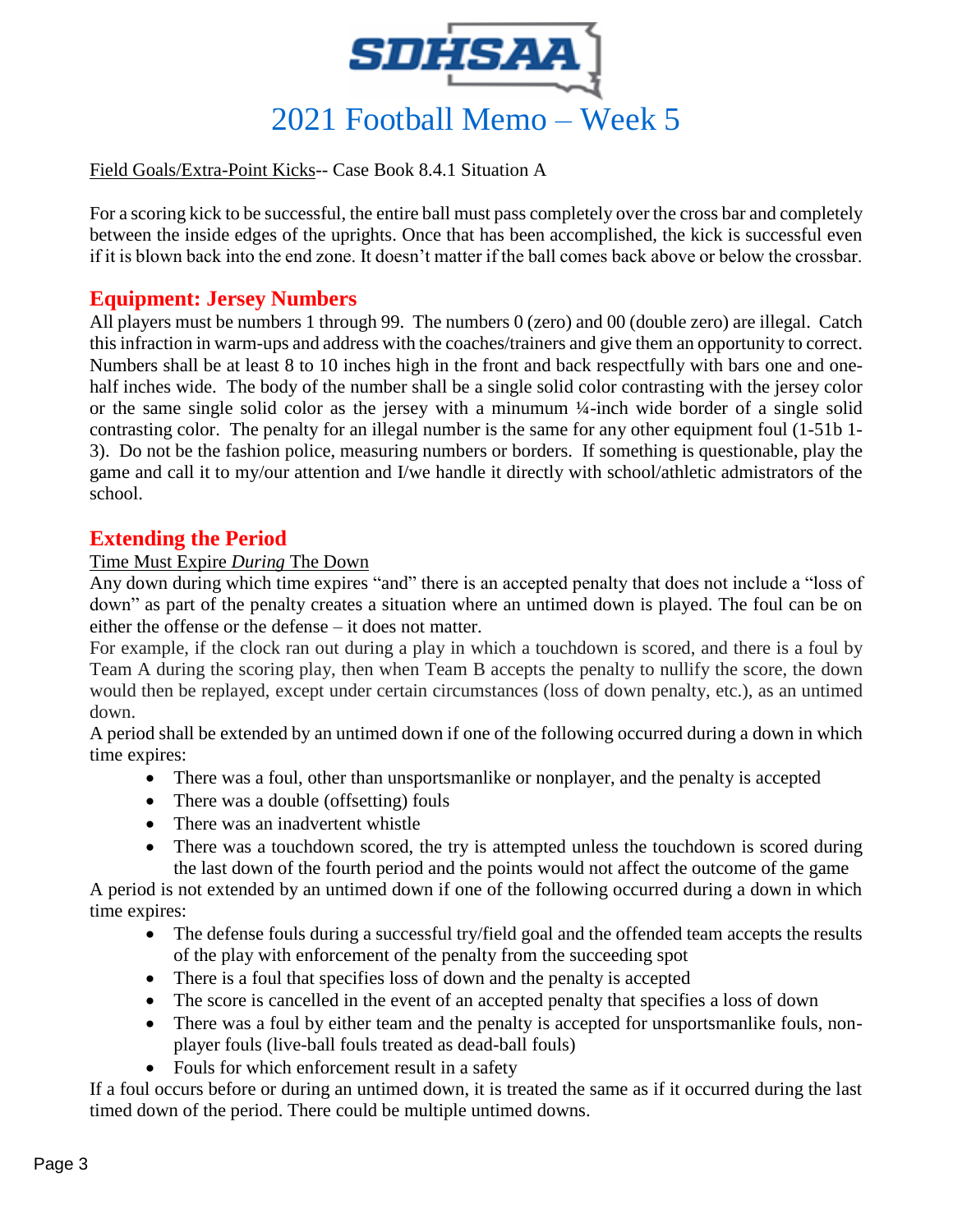

# **Breaking the Huddle**

It is not a foul for Team A to break the huddle with 12 players if any replaced player begins to leave the field within three seconds of arrival of his substitute. A player who is being replaced is allowed three seconds to acknowledge that by starting to leave the offensive or defensive huddle and continuing to his team area. A replaced player is one that has been notified by a substitute that he is to leave the field. The replaced player needs to continue to his team area. The three second notification does not pertain as to how long it takes the replaced player to reach his team area. The replaced player only needs to be in his team box area before the ball is snapped.

# **High School Rule Differences from NCAA/NFL Rules**

- There is no such thing as an "uncatchable" ball under high school rules in regards to offensive or defensive pass interference. If there is illegal contact, whether or not the ball was catchable, it is a foul. For pass interference, there must be contact for a foul to occur; face-guarding with no contact is no longer a foul.
- On extra point plays, if the defense gains possession, the try is over. The defense cannot return the ball for 2 points. Also, if the holder is to throw or flip the ball to another player on an extra point play, the holder must rise so that his knee is off the ground.
- The only fouls that result in an automatic first down are: roughing the passer, roughing the kicker, roughing the snapper and roughing the placekick holder. Personal fouls do not result in automatic first.
- downs under high school rules! Remember that defensive pass interference does not result in an automatic first down….only a 15 yard (or half the distance) penalty.
- Punts and field goals attempts are treated the same way under high school rules. If a long field attempt comes up short and goes out of bounds at the 10 yard line, the defense gets possession of the ball,  $1<sup>st</sup>$  and 10 at the 10 yard line.
- Under high school rules, whenever a kick (kickoff, punt, or field goal) breaks the plane of the goal line, the ball is dead immediately. No kick of any kind can be returned once the ball breaks the plane of the goal line.
- Know that high school football has a targeting rule. Any player guilty of a targeting foul can also be ejected if the act is judged to be flagrant. Targeting under high school rules does not require an automatic ejection; officials determine whether or not the act was flagrant.

# **Back Judges**

Starting position of back judge should be 10-12 yards wider than and 2-3 yards behind the deepest defensive back/kick returner in a punting situation. The back judge must maintain a "cushion" with the punt receiver(s) to observe first touching, blind side blocks, and blocks in the back.

Back Judges do not be in a hurry to hustle to the dead ball spot. As the back judge you may miss fouls because you are too concerned with the dropping your bean bag. Simply throw your bean bag and continue to watch the action.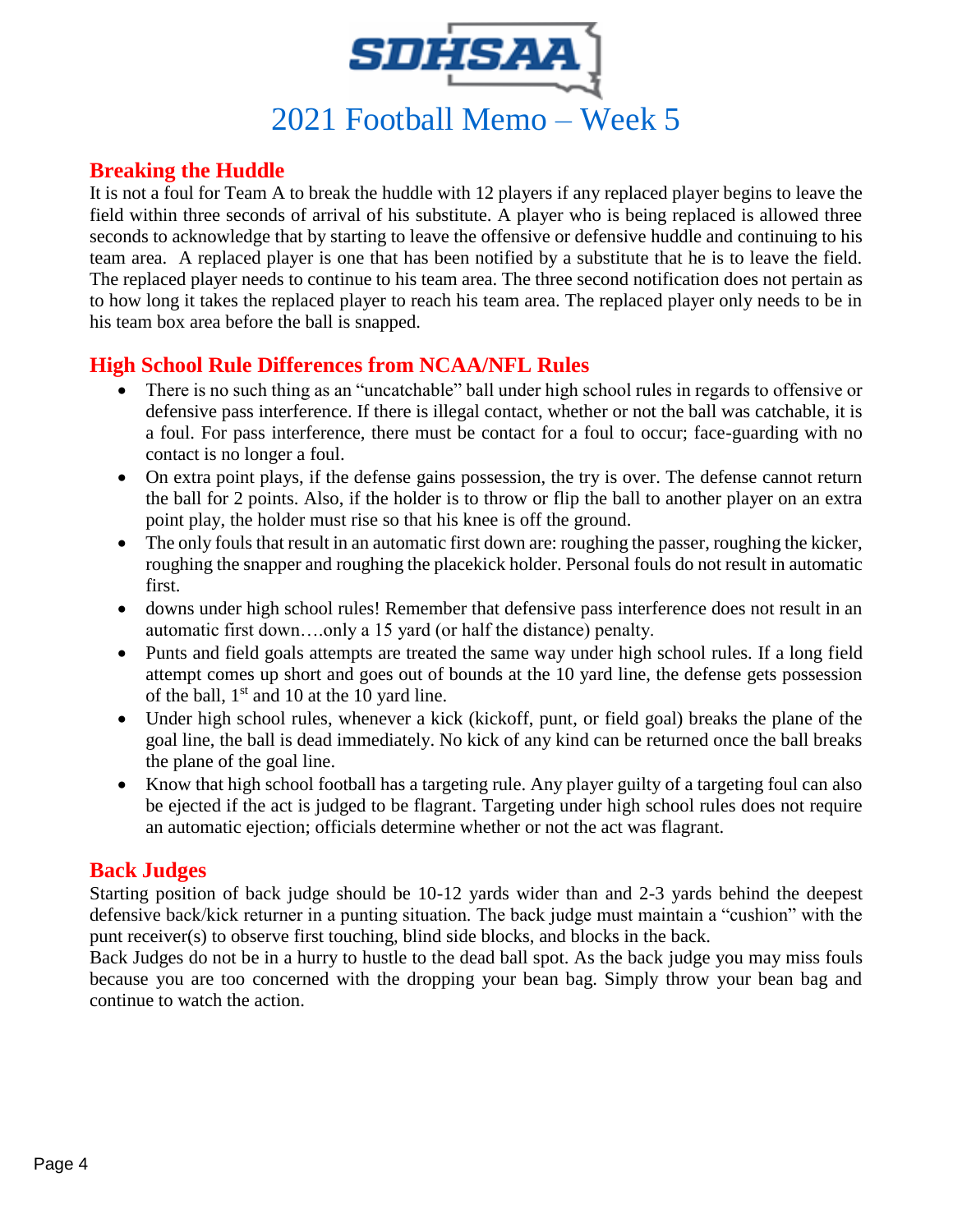

# **Wing Officials**

Ask yourself after each down if you know the down and distance for the next down. After the play wings need to come-on-to the field to maintain a "cushion" from the pile when space permits to observe dead ball action. Two situations when the Wings must hustle into the pile: Close plays at the goal line and close to a 1st down.

### **Position of the Ball**

If the ball DOES NOT break the plane of the goal line the receiver can advance the kick, or the kicking team can down the kick. The key is the ball not the position of the receiver or kicking team member. That is why the back judge on punts or referee on kick offs need to straddle goal line to get the best position to look at this play. Unlike other levels of play, the position of the ball and not a player's feet determine whether the ball has broken the plane of the goal line. The situation is most often seen when a Team K player is trying to down a scrimmage kick before it reaches the end zone and results in a touchback.

#### **Victory Formation Mechanics**

If winning team Head Coach informs officials, we are "going to take a knee" as the opponent is out of team Time Outs. Officials need to pinch in close. Referee/Umpire: Inform Team A and Team B that Team A will take a knee—nothing rough. Quarterback has protection once his team indicates he will take a knee. Referee informs quarterback he MUST take a knee ASAP – NO fakes. The referee needs to tell both teams to "defend themselves and play football.

### **Fair Catch: Invalid, Valid Signals**

Any receiver may signal for a fair catch while any kick is in flight. This applies to both free and scrimmage kicks. When a receiver gives a fair catch signal, he is requesting protection in exchange for forfeiting the right of his team to advance. A valid fair-catch signal is made by a player of Team R when he extends and laterally waves only one arm at full arm's length above his head and waving it from side to side. The rule doesn't specify how many waves are required. An invalid signal is any signal that is not a valid one, such as a chest-high flick of the hand, a quick wave-off motion like that of an outfielder calling for a fly ball, a limp wave, partially extending and waving one hand in front of the face or chest or fully extending and laterally waving both hands above the head. An invalid fair-catch signal also is one which is made after the kick touched a receiver or is made after the kick touched the ground. When a receiver shades his eyes during a kick, he must do so with a bent arm and without waving so it cannot be interpreted as an invalid signal. A player commits a foul by giving an invalid signal, and the penalty is five yards. The receiver loses his protection if he muffs the ball. It does not matter if he still has a chance to complete the catch after the muff; he may be legally contacted immediately. If, after a receiver signals, a catch is made by a teammate, it is not a fair catch, but the ball becomes dead. That also applies if the signal is not valid. Contacting a receiver who has given an invalid signal is not a foul unless the contact is judged to be unnecessary roughness or some other type of personal foul. The ball becomes dead as soon as the kick is caught or recovered. An illegal signal can only be given by a runner—a player in possession of the ball. The ball remains live after an illegal signal is given. The penalty is five yards enforced from the spot of the foul.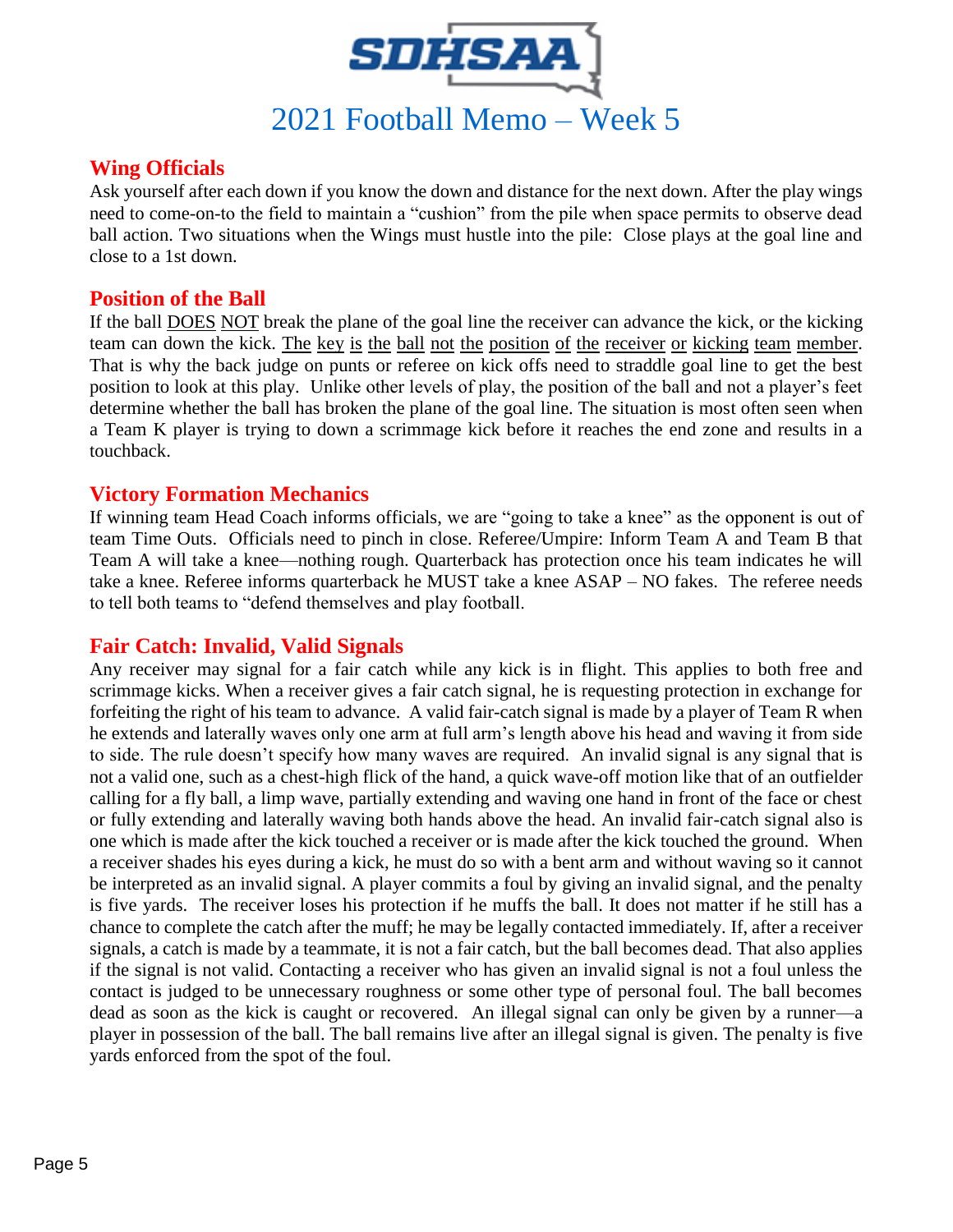

# **Officials Quiz 2021**

Question 1: Player R21 signals for a fair catch while the kick is in-flight, and the ball (a) strikes R21's chest and ricochets into the air directly above him; or (b) lands five yards in front of him and he moves to recover the ball. In both cases, Player K55 then blocks R21 out of the way before anyone touches the ball. Is block by K55 legal?

Question 2: Fourth and 10 from Team K's 20-yard line. At the snap, Team K is flagged for an illegal formation. K1's punt is caught by R2 at the 50-yard line and returned to Team K's 40-yard line. Where is the penalty enforced?

Question 3: Fourth and seven, K38, in position to punt while standing at his own seven-yard line, muffs the snap from center. To prevent Team R from recovering the ball, K38 kicks the ball backwards and out of the end zone. Is there a foul for an illegal kick?

Question 4: K1 punts and R2 signals for a fair catch. R3 catches the ball and is immediately tackled cleanly by K4. R3 fumbles when hit and the ball is recovered by K5. Does Team K get to keep possession of the football?

Question 5: With fourth and four from R's 40-yard line, K1 punts. The kick is bounding near R's goal line and K2, to keep it from penetrating the plane of the goal line, bats the ball at the 2-yard line back towards his own goal line. What is the ruling on the bat by K2?

Question 6: Fourth and three on the 50-yard line. At Team R's 20-yard line, Player R41 gives an invalid fair catch signal while the punt is in flight well downfield. R41 then catches the kick at Team R's 15 yard line. What is the enforcement?

Question 7: From a fourth down punt formation, Player K49 receives the snap and under a heavy rush, eludes tacklers, runs beyond the neutral zone, and punts the ball. Is this a legal play?

Question 8: With about a minute remaining in the first half, Team A is deep in their own territory facing third and long. With the clock running, Player A66 commits a false start. When will the clock start after the penalty?

Question 9: Third and goal at the Team B's two-yard line with five seconds left in the fourth period and Team A trailing by five points. Player A10 runs to Team B's one-foot line and is tackled there. After Player A10 is down, Player B20 piles on. Time for the period expired during the down. Is fourth period extended for one play?

Question 10: R22 catches a kick and while running with the ball at his 20-yard line gives a fair-catch signal. All Team K players react by stepping aside and R22 advances for a touchdown. Does the touchdown count?